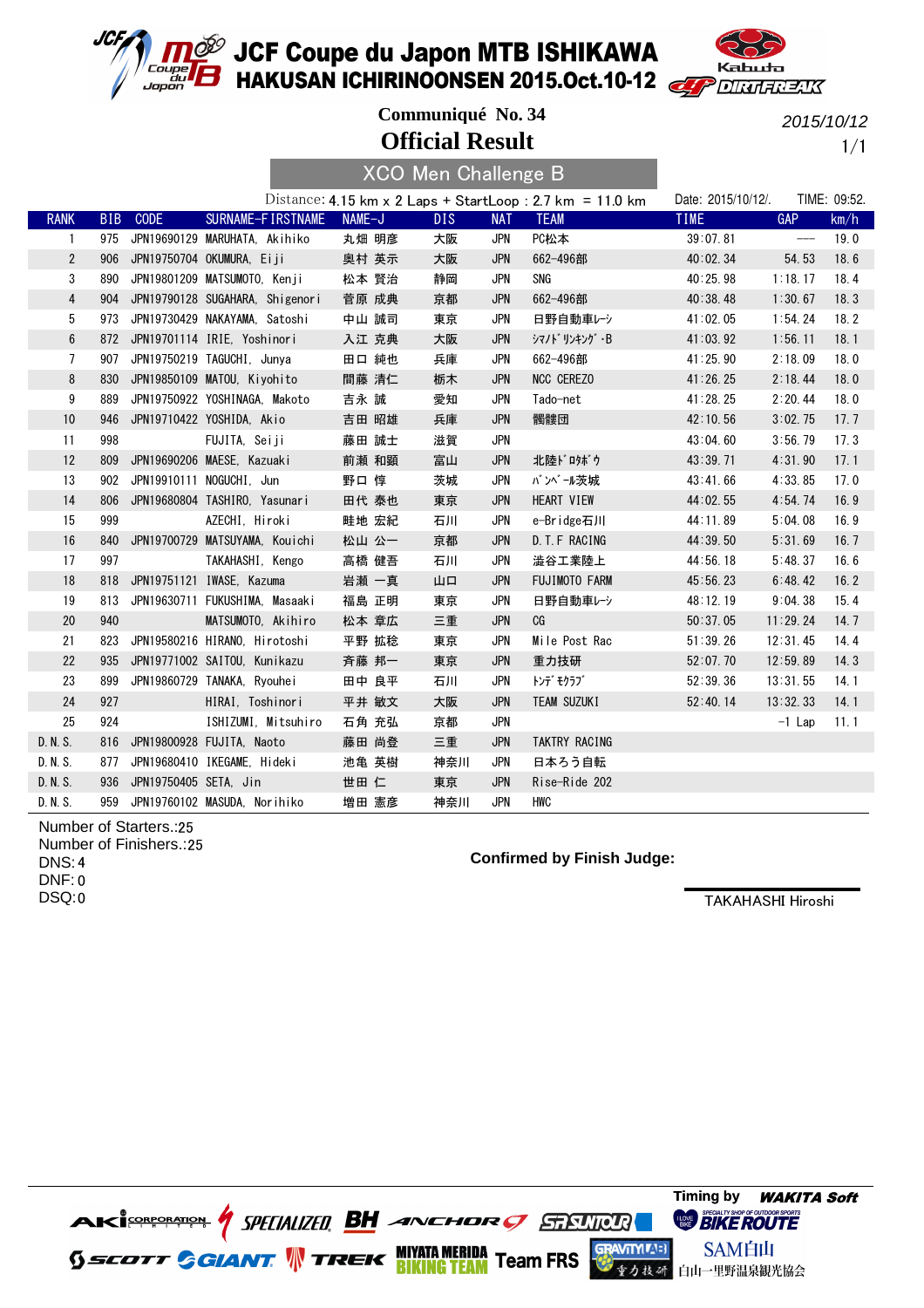



|             |      |                              |                          |        | Communiqué No. 35<br><b>Official Result</b> |            |                                                           |                    |     | 2015/10/12<br>1/1 |
|-------------|------|------------------------------|--------------------------|--------|---------------------------------------------|------------|-----------------------------------------------------------|--------------------|-----|-------------------|
|             |      |                              |                          |        | <b>XCO Women Youth</b>                      |            |                                                           |                    |     |                   |
|             |      |                              |                          |        |                                             |            | Distance: 4.15 km x 2 Laps + StartLoop : 2.7 km = 11.0 km | Date: 2015/10/12/. |     | TIME: 09:40.      |
| <b>RANK</b> | BIB. | CODE                         | SURNAME-FIRSTNAME NAME-J |        | <b>DIS</b>                                  | <b>NAT</b> | <b>TFAM</b>                                               | <b>TIME</b>        | GAP | km/h              |
|             | 504  | JPN20010410 KOBAYASHI, Akari |                          | 小林 あか里 | 長野                                          | <b>JPN</b> | MTBクラブ安曇野                                                 | 43:10.12           |     | 17.3              |

2 503 JPN20001108 松本 璃奈 MATUMOTO, Rina 長野 MASHUN RACING 48:34.43 5:24.31 15.3 JPN

2 Number of Starters.: 2 Number of Finishers.: 0 DNS: 0 DNF: 0 DSQ:

**Confirmed by Finish Judge:**

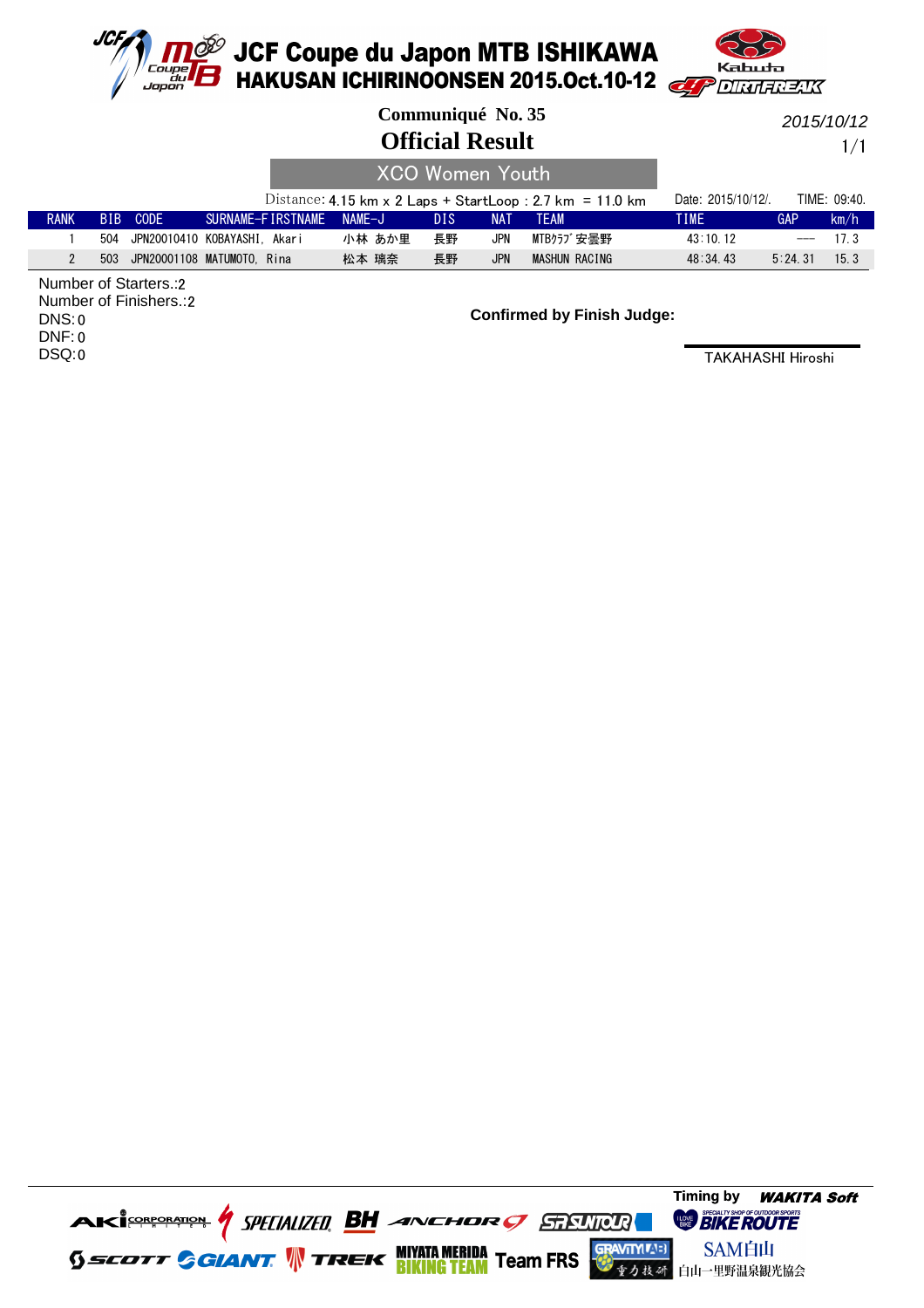



**Communiqué No. 36**

**Official Result**

2015/10/12

1/1

|                |     |                                |                  |                   |          |        | <b>XCO Men Youth</b> |            |                                                            |                    |         |              |
|----------------|-----|--------------------------------|------------------|-------------------|----------|--------|----------------------|------------|------------------------------------------------------------|--------------------|---------|--------------|
|                |     |                                |                  |                   |          |        |                      |            | Distance: 4.15 km x 3 Laps + StartLoop : 2.7 km = 15.15 km | Date: 2015/10/12/. |         | TIME: 11:18. |
| <b>RANK</b>    | BIB | <b>CODE</b>                    |                  | SURNAME-FIRSTNAME | $NAME-J$ |        | DIS.                 | <b>NAT</b> | <b>TEAM</b>                                                | <b>TIME</b>        | GAP     | km/h         |
|                | 513 | JPN20010921                    | YAMAGUCHI Souhei |                   |          | 山口 創平  | 滋賀                   | JPN        | WESTBERG/ProR                                              | 48:56.59           | $ -$    | 20.3         |
| $\overline{2}$ | 506 | JPN19990421 KOBAYASHI. Yuuki   |                  |                   |          | 小林 勇輝  | 長野                   | <b>JPN</b> | 仕‐メ信濃山形                                                    | 50:20.92           | 1:24.33 | 19.7         |
| 3              | 507 | JPN20001025 KAMINAGA. Shinichi |                  |                   |          | 神永 真一  | 大阪                   | <b>JPN</b> | WESTBERG/ProR                                              | 50:56.79           | 2:00.20 | 19.5         |
| 4              | 504 | JPN20000415 ISHIKAWA. Gen      |                  |                   | 石川 絃     |        | 愛知                   | <b>JPN</b> | サッサーズ゛                                                     | 51:12.32           | 2:15.73 | 19.4         |
| 5              | 505 | JPN20000129 TSUMITA. Ren       |                  |                   | 積田 連     |        | 福島                   | <b>JPN</b> | PAXPROJECT                                                 | 55:27.00           | 6:30.41 | 17.9         |
| 6              | 532 | JPN20011003 OKAYAMA. Yuta      |                  |                   |          | 岡山 優太  | 福岡                   | <b>JPN</b> | MASAYA Bicycl                                              | 57:53.61           | 8:57.02 | 17.2         |
|                | 520 | JPN20011127 SUGAWARA, Seita    |                  |                   |          | 菅原 清太  | 愛知                   | <b>JPN</b> | リミテット゛ チーム 84                                              | 58:15.94           | 9:19.35 | 17.0         |
| D. N. F.       | 501 | JPN19991126 KITABAYASHI, Riki  |                  |                   | 北林 力     |        | 長野                   | <b>JPN</b> | WESTBERG/ProR                                              |                    |         |              |
| D. N. F.       | 509 | JPN20000126 TSUMAKI, Shotaro   |                  |                   |          | 妻木 祥太郎 | 大阪                   | JPN        | TEAM RINGO RO                                              |                    |         |              |

9 Number of Starters.:

Number of Finishers.: 7 0 DNS: 2 DNF:

0 DSQ:

#### **Confirmed by Finish Judge:**

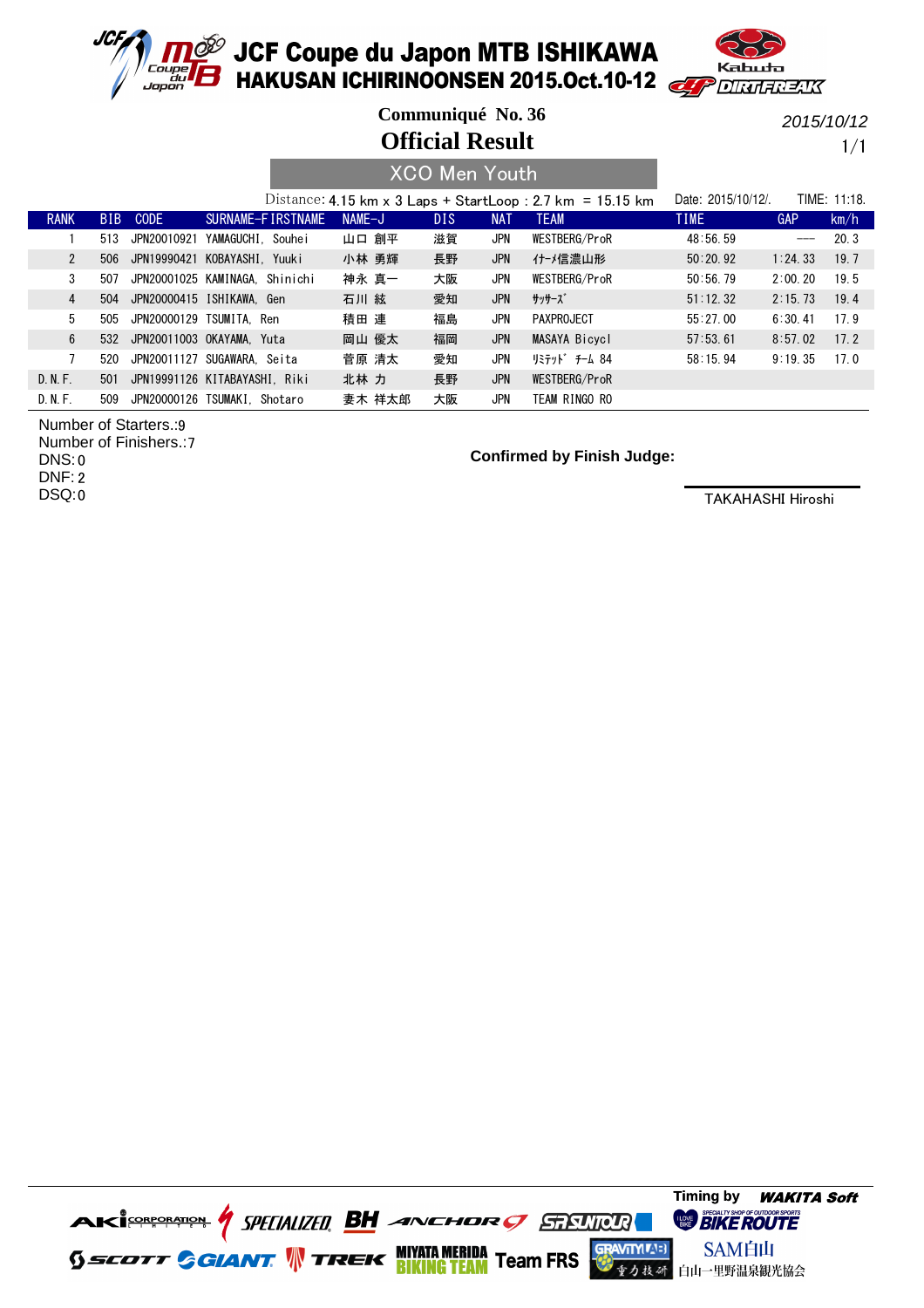



**Official Result Communiqué No. 37**

2015/10/12

1/1

|                 |            |             |                                  | <b>XCO Men Challenge A</b> |      |            |                                                            |                    |          |              |
|-----------------|------------|-------------|----------------------------------|----------------------------|------|------------|------------------------------------------------------------|--------------------|----------|--------------|
|                 |            |             |                                  |                            |      |            | Distance: 4.15 km x 3 Laps + StartLoop : 2.7 km = 15.15 km | Date: 2015/10/12/. |          | TIME: 11:18. |
| <b>RANK</b>     | <b>BIB</b> | <b>CODE</b> | SURNAME-FIRSTNAME                | NAME-J                     | DIS. | <b>NAT</b> | <b>TEAM</b>                                                | <b>TIME</b>        | GAP      | km/h         |
| 1               | 701        |             | JPN19960801 MATSUDA. Kentaro     | 松田 賢太郎                     | 神奈川  | <b>JPN</b> | Cyclery KIRIN                                              | 50:40.21           | $---$    | 19.6         |
| $\mathbf{2}$    | 700        |             | JPN19650302 TAKASHI, Murata      | 村田 隆                       | 長野   | <b>JPN</b> | 快レーシング                                                     | 51:55.95           | 1:15.74  | 19.1         |
| 3               | 663        |             | JPN19890125 FUKUOUJI, Hiroki     | 福王寺 大樹                     | 埼玉   | <b>JPN</b> | たぬき小屋                                                      | 52:16.55           | 1:36.34  | 19.0         |
| 4               | 702        |             | JPN19741207 OKA, Masayuki        | 岡 将行                       | 大阪   | <b>JPN</b> | 662-496部                                                   | 53:47.60           | 3:07.39  | 18.5         |
| 5               | 655        |             | JPN19690121 MATSUMOTO. Hiroshi   | 松本 洋                       | 栃木   | <b>JPN</b> | じてんしゃの                                                     | 54:32.02           | 3:51.81  | 18.2         |
| $6\phantom{.0}$ | 692        |             | JPN19820428 ISU, Daisuke         | 井須 大輔                      | 京都   | <b>JPN</b> | STROKE/TOM'S                                               | 54:38.29           | 3:58.08  | 18.2         |
| 7               | 603        |             | JPN19940119 SUZUKI, Kenta        | 鈴木 謙太                      | 静岡   | JPN        | カントリーモーニング゛                                                | 55:06.68           | 4:26.47  | 18.0         |
| 8               | 616        |             | JPN19730528 KAWAKAMI, Tetsuzo    | 川上 徹造                      | 神奈川  | <b>JPN</b> | BeX ISOYA                                                  | 56:23.83           | 5:43.62  | 17.6         |
| 9               | 605        |             | JPN19810213 AKIYAMA, Daisuke     | 秋山 大輔                      | 東京   | <b>JPN</b> | ナカザワジム XCO                                                 | 56:44.78           | 6:04.57  | 17.5         |
| 10              | 678        |             | JPN19770915 TAKADA, Shinsuke     | 高田 真督                      | 神奈川  | <b>JPN</b> | バイクルームシン & M                                               | 56:59.19           | 6:18.98  | 17.4         |
| 11              | 609        |             | JPN19711006 SHIRAISHI, Takaaki   | 白石 貴明                      | 岡山   | JPN        | チーム ウェーブ                                                   | 57:27.54           | 6:47.33  | 17.3         |
| 12              | 657        |             | JPN19710108 FUJI, Takuya         | 藤 拓也                       | 東京   | <b>JPN</b> | <b>T22KY</b>                                               | 57:36.15           | 6:55.94  | 17.2         |
| 13              | 661        |             | JPN19751029 WAKAMATSU, Takeshi   | 若松 武史                      | 栃木   | JPN        | じてんしゃの                                                     | 57:59.78           | 7:19.57  | 17.1         |
| 14              | 674        |             | JPN19890125 FUKUOUJI, Itsuki     | 福王寺 一樹                     | 埼玉   | <b>JPN</b> | たぬき小屋                                                      | 58:45.44           | 8:05.23  | 16.9         |
| 15              | 672        |             | JPN19680517 KINOSHITA, Toshiyuki | 木下 聡之                      | 大阪   | JPN        | リミテット゛ チーム 84                                              | 59:34.15           | 8:53.94  | 16.7         |
| 16              | 646        |             | JPN19780320 ENDO, Hiroki         | 遠藤 弘樹                      | 東京   | <b>JPN</b> | WESTBERG/ProR                                              | 1:01:20.00         | 10:39.79 | 16.2         |
| 17              | 635        |             | JPN19780513 YOSHINOBU, Nagano    | 永野 祐順                      | 富山   | JPN        | minzuu precip                                              | 1:01:31.18         | 10:50.97 | 16.1         |
| 18              | 636        |             | JPN19670214 HIGUCHI. Kazushi     | 樋口 一志                      | 京都   | <b>JPN</b> | team NRC                                                   | 1:01:55.26         | 11:15.05 | 16.0         |
| 19              | 620        |             | JPN19740603 YANO, Takuya         | 矢野 卓也                      | 京都   | JPN        | 岩井商会レーシンク                                                  | 1:01:58.24         | 11:18.03 | 16.0         |
| 20              | 641        |             | JPN19650521 KONDA, Atsunobu      | 譽田 敦信                      | 愛知   | <b>JPN</b> | SNG                                                        | 1:04:05.14         | 13:24.93 | 15.5         |
| 21              | 626        |             | JPN19711103 YAMAMOTO, Chiaya     | 山本 治文                      | 静岡   | JPN        | f-ム埼玉県人                                                    | 1:04:05.25         | 13:25.04 | 15.5         |
| 22              | 632        |             | JPN19720327 YODA, Takanari       | 依田 卓也                      | 東京   | <b>JPN</b> | bbs.xc.jp                                                  |                    | $-1$ Lap | 15.1         |
| 23              | 681        |             | JPN19780110 KUROIWA, Yasushi     | 黒岩 靖                       | 兵庫   | JPN        | Team¥RUN/ALPH                                              |                    | $-1$ Lap | 14.9         |
| D. N. S.        |            |             | 630 JPN19610208 GOMI, Takato     | 五味 隆登                      | 東京   | <b>JPN</b> | テレマークスキー協会                                                 |                    |          |              |

Number of Starters.:23 Number of Finishers.: 23 1 DNS: 0 DNF: 0 DSQ:

### **Confirmed by Finish Judge:**

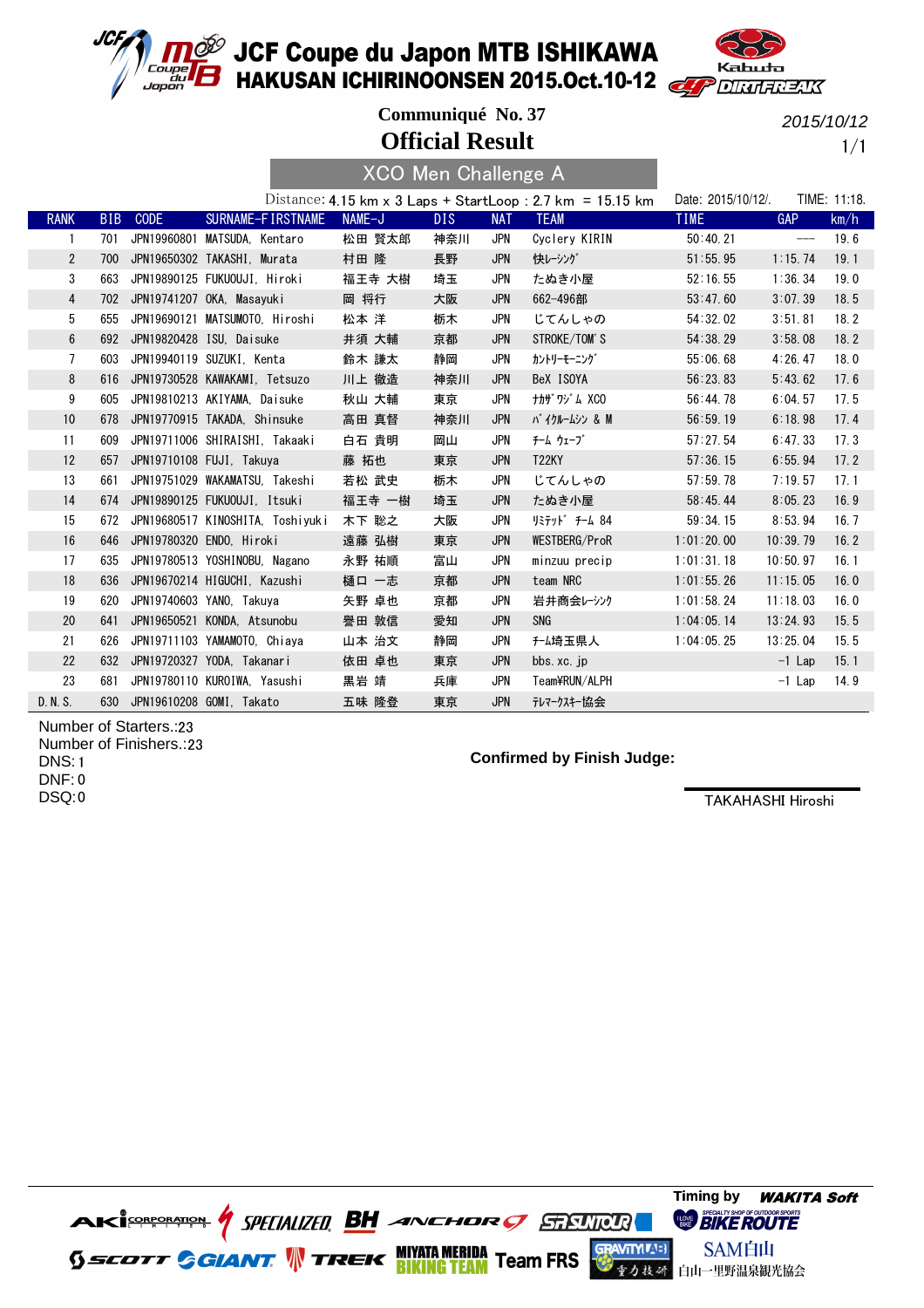

**1<sup>069</sup> JCF Coupe du Japon MTB ISHIKAWA**<br>**16 HAKUSAN ICHIRINOONSEN 2015.Oct.10-12** 



|                       |     |                               |              |                   |          | Communiqué No. 38        |            |                                                            |                    |          | 2015/10/12   |
|-----------------------|-----|-------------------------------|--------------|-------------------|----------|--------------------------|------------|------------------------------------------------------------|--------------------|----------|--------------|
|                       |     |                               |              |                   | 1/1      |                          |            |                                                            |                    |          |              |
|                       |     |                               |              |                   |          | <b>XCO Women Masters</b> |            |                                                            |                    |          |              |
|                       |     |                               |              |                   |          |                          |            | Distance: 4.15 km x 3 Laps + StartLoop : 2.7 km = 15.15 km | Date: 2015/10/12/. |          | TIME: 13:02. |
| <b>RANK</b>           |     | BIB CODE                      |              | SURNAME-FIRSTNAME | $NAME-J$ | <b>DIS</b>               | NAT        | <b>TEAM</b>                                                | TIME.              | GAP      | km/h         |
|                       | 203 | JPN19800429 SANAGAWA. Yoshimi |              |                   | 真川 好美    | 愛知                       | JPN        | Team Nipopo                                                | 1:09:58.22         | $---$    | 14.2         |
| $\mathbf{2}^{\prime}$ | 201 | JPN19780401                   | YUUKO. Sakai |                   | 坂井 優子    | 長野                       | <b>JPN</b> | パ ワースポ ーツ・SIC                                              | 1:25:20.05         | 15:21.83 | 11.6         |

2 Number of Starters.: 2 Number of Finishers.: 0 DNS: 0 DNF: 0 DSQ:

**Confirmed by Finish Judge:**

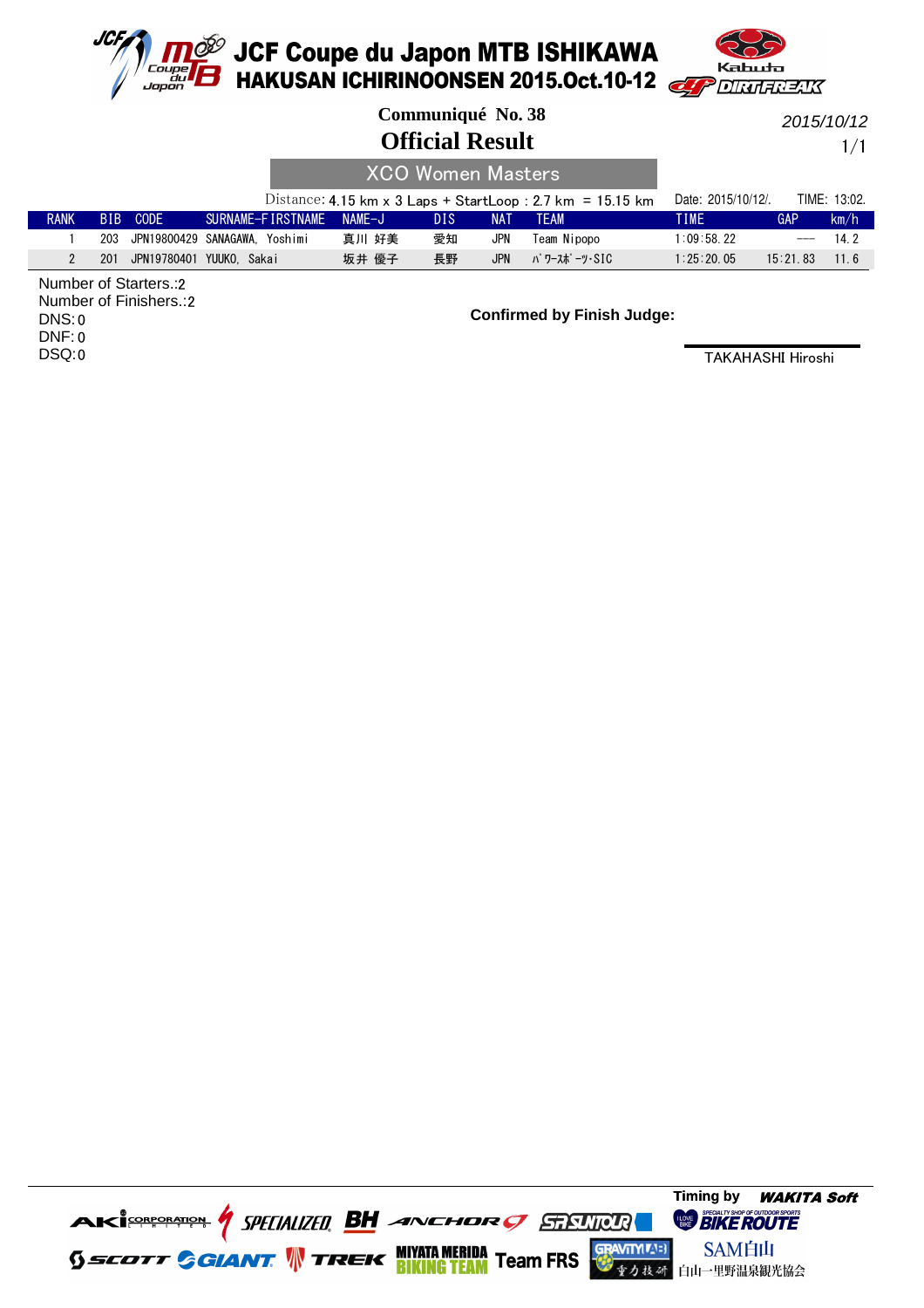



**Official Result Communiqué No. 39**

2015/10/12

1/1

|                |            |      |                                 |        | <b>XCO Men Masters</b> |            |                                                            |                    |            |              |
|----------------|------------|------|---------------------------------|--------|------------------------|------------|------------------------------------------------------------|--------------------|------------|--------------|
|                |            |      |                                 |        |                        |            | Distance: 4.15 km x 5 Laps + StartLoop : 2.7 km = 23.45 km | Date: 2015/10/12/. |            | TIME: 13:07. |
| <b>RANK</b>    | <b>BIB</b> | CODE | SURNAME-FIRSTNAME               | NAME-J | DIS.                   | <b>NAT</b> | <b>TEAM</b>                                                | <b>TIME</b>        | <b>GAP</b> | km/h         |
|                | 204        |      | JPN19720413 UEKAWA, Eiji        | 植川 英治  | 静岡                     | <b>JPN</b> | +1/CC                                                      | 1:19:08.40         | ---        | 18.8         |
| $2^{\circ}$    | 201        |      | JPN19691025 ODAJIMA, Takahiro   | 小田島 貴弘 | 神奈川                    | <b>JPN</b> | maillot SY-Na                                              | 1:19:45.43         | 37.03      | 18.7         |
| 3              | 203        |      | JPN19690925 SHIOMI. Manabu      | 塩見 学   | 東京                     | JPN        | $B - B - Q$                                                | 1:23:07.83         | 3:59.43    | 17.9         |
| $\overline{4}$ | 208        |      | JPN19670421 ASAI, Hideki        | 浅井 秀樹  | 埼玉                     | <b>JPN</b> | cycleclub3UP                                               | 1:24:10.44         | 5:02.04    | 17.7         |
| 5              | 212        |      | JPN19661114 YONEYAMA. Osamu     | 米山 修   | 埼玉                     | <b>JPN</b> | <b>f-ム埼玉県人</b>                                             | 1:24:49.10         | 5:40.70    | 17.6         |
| $6\phantom{1}$ | 238        |      | JPN19700127 KANOU, Hideki       | 叶 英樹   | 福島                     | <b>JPN</b> | Spirit XARU/T                                              | 1:25:19.63         | 6:11.23    | 17.5         |
| $\overline{7}$ | 211        |      | JPN19750911 ARAMAKI, Shunsuke   | 荒巻 俊介  | 福岡                     | JPN        | Independent                                                | 1:25:23.31         | 6:14.91    | 17.4         |
| 8              | 239        |      | JPN19691105 SHISHIBA, Satoshi   | 紫芝 智志  | 愛知                     | <b>JPN</b> | SNG                                                        | 1:25:24.93         | 6:16.53    | 17.4         |
| 9              | 241        |      | JPN19630523 SASO, Hiroaki       | 佐宗 広明  | 東京                     | JPN        | 西相模自転車                                                     | 1:28:27.10         | 9:18.70    | 16.8         |
| 10             | 226        |      | JPN19841210 HOSHINO, Takaya     | 星野 貴哉  | 愛知                     | <b>JPN</b> | サッサーズ゛                                                     | 1:28:57.74         | 9:49.34    | 16.7         |
| 11             | 222        |      | JPN19770606 JIKUMARU, Hiroki    | 軸丸 広樹  | 愛知                     | <b>JPN</b> | 無限                                                         | 1:31:00.89         | 11:52.49   | 16.4         |
| 12             | 214        |      | JPN19700209 KOMIYAMA, Hiromitsu | 込山 弘光  | 神奈川                    | <b>JPN</b> | HEART VIEW                                                 | 1:31:48.24         | 12:39.84   | 16.2         |
| 13             | 225        |      | JPN19630226 MASU. Yasunobu      | 桝 泰将   | 東京                     | JPN        | VOLCAオードビーB                                                |                    | $-2$ Laps  | 16.2         |
| D. N. S.       | 202        |      | JPN19731124 OHASHI, Masaru      | 大橋 優   | 奈良                     | <b>JPN</b> | TeamPoppo/な                                                |                    |            |              |
| D. N. S.       | 217        |      | JPN19690130 SANO, Mitsuhiro     | 佐野 光宏  | 滋賀                     | JPN        | ストラーダ レーシング                                                |                    |            |              |
| D. N. S.       | 221        |      | JPN19810330 IMACHI, Mineo       | 井町 海音男 | 愛知                     | <b>JPN</b> | サッサーズ゛                                                     |                    |            |              |

Number of Starters.:13 Number of Finishers.: 13 3 DNS: 0 DNF: 0 DSQ:

#### **Confirmed by Finish Judge:**

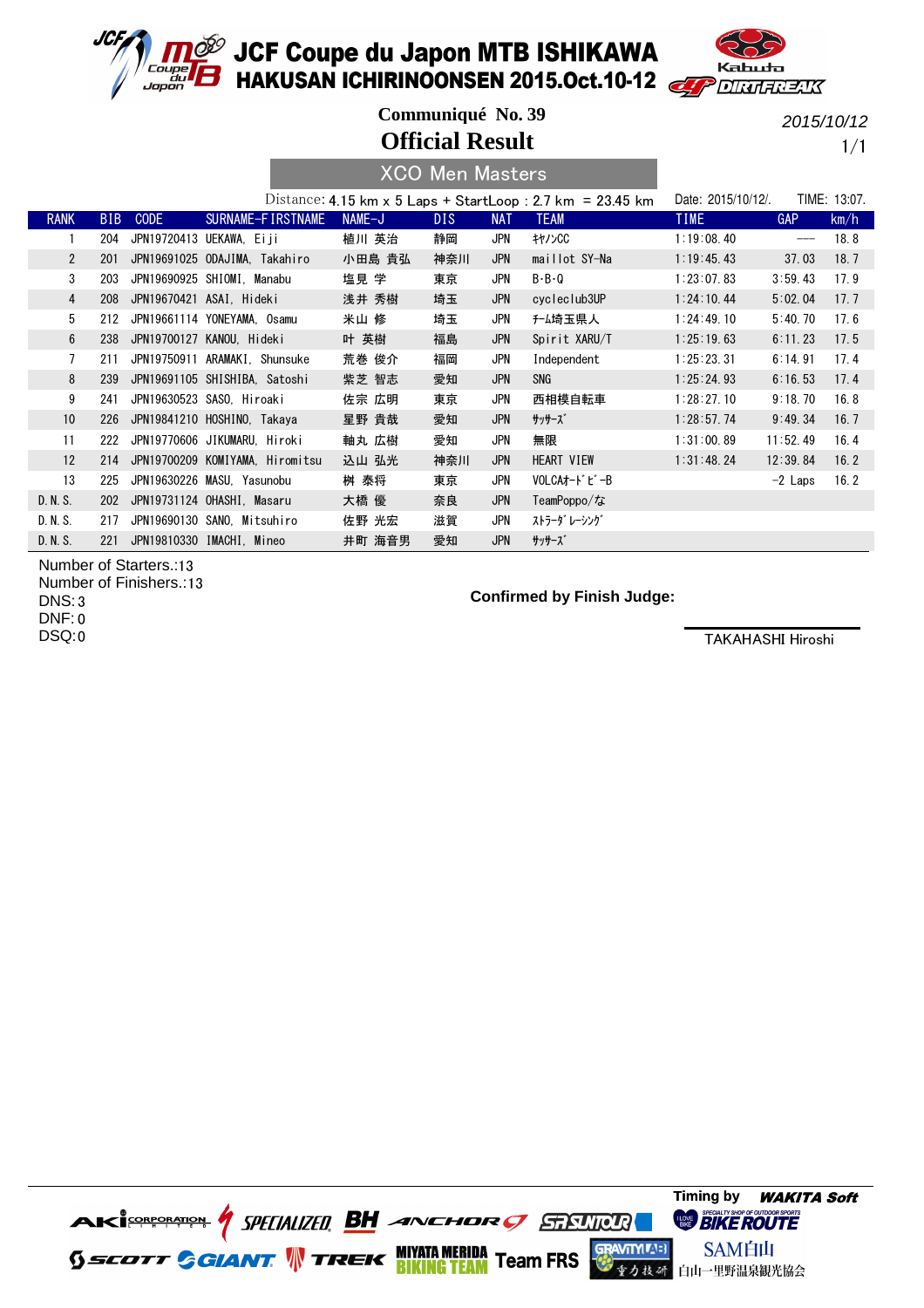



**Communiqué No. 40**

**Official Result**

2015/10/12

1/1

|                |      |                    |                                |        |      | <b>XCO Women Elite</b> |                                                            |                    |            |                 |
|----------------|------|--------------------|--------------------------------|--------|------|------------------------|------------------------------------------------------------|--------------------|------------|-----------------|
|                |      |                    |                                |        |      |                        | Distance: 4.15 km x 5 Laps + StartLoop : 2.7 km = 23.45 km | Date: 2015/10/12/. |            | TIME: 13:18.    |
| <b>RANK</b>    | BIB. | CODE               | SURNAME-FIRSTNAME              | NAME-J | DIS. | <b>NAT</b>             | <b>TEAM</b>                                                | <b>TIME</b>        | GAP        | km/h            |
|                |      |                    | JPN19700524 KOBAYASHI. Kanako  | 小林 可奈子 | 長野   | JPN                    | MTBクラブ安曇野                                                  | 1:30:19.22         |            | 16.5            |
| $\mathfrak{p}$ | 3    |                    | JPN19941016 AINOTA. Seika*     | 相野田 静香 | 長野   | <b>JPN</b>             | SRAM/LITEC RI                                              | 1:34:59.84         | 4:40.62    | 15.7            |
| 3              | 4    |                    | JPN19960620 NAKASHIMA. Takaho* | 中島 崚歩  | 三重   | JPN                    | maillot SY-Na                                              | 1:38:14.71         | $7:55$ 49  | 15 <sub>2</sub> |
| 4              |      |                    | 5 JPN19800417 HASHIGUCHI. Yoko | 橋口 陽子  | 東京   | <b>JPN</b>             | <b>TEAM ワダ チヤ</b>                                          | 1:40:28.44         | $10:09$ 22 | 14.8            |
| 5              | 13   | JPN19691031 KANOU. | Naoko                          | 加納 尚子  | 三重   | JPN                    | ストラーダ レーシング                                                |                    | $-2$ Laps  | 13.9            |

5 Number of Starters.: 5 Number of Finishers.: 0 DNS: 0 DNF: 0 DSQ:

**Confirmed by Finish Judge:**

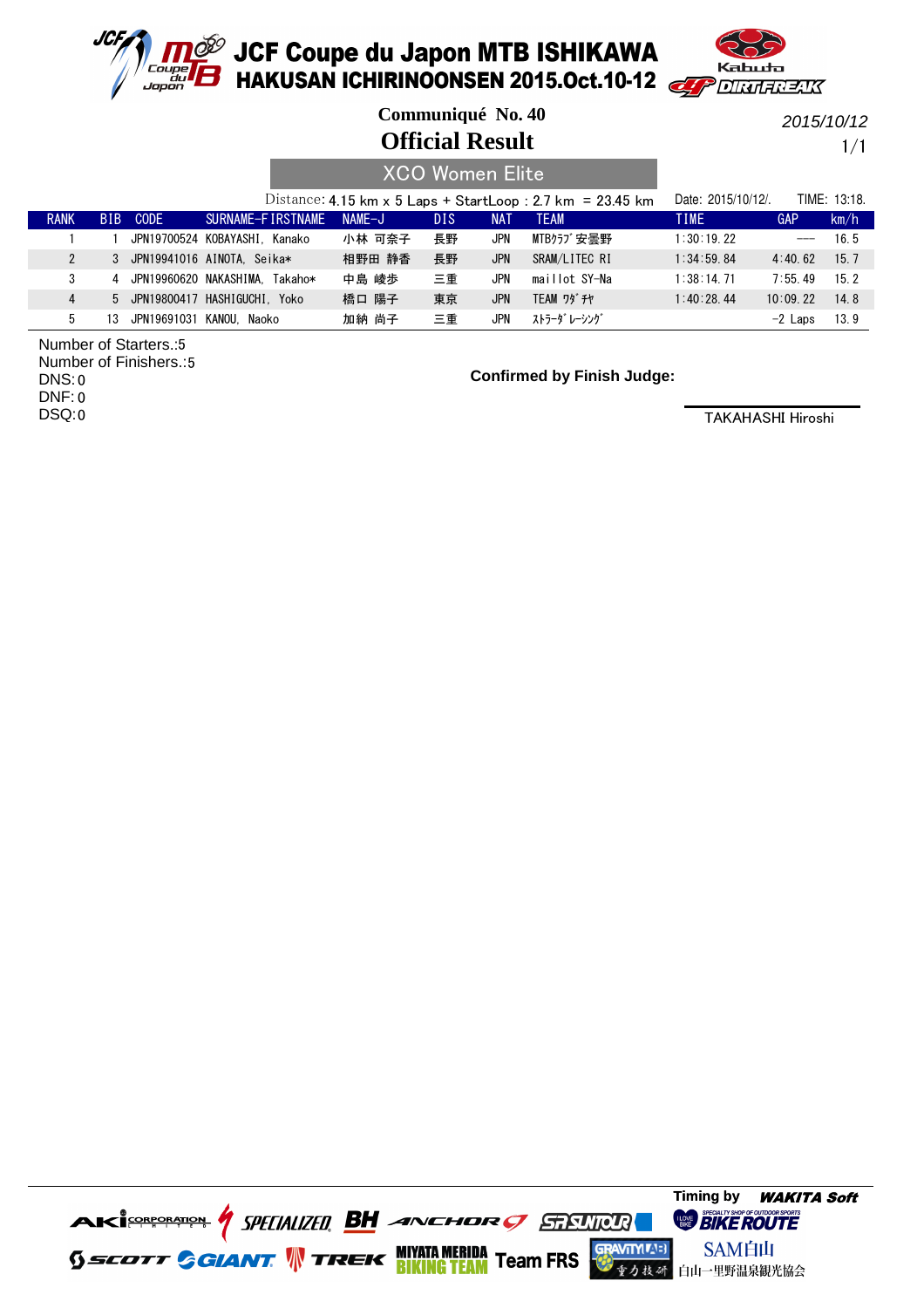



**Official Result Communiqué No. 41**

2015/10/12

1/1

|              |      |                              |                   |          |       | <u>XCO Men Junior</u> |            |                                                            |                    |            |              |
|--------------|------|------------------------------|-------------------|----------|-------|-----------------------|------------|------------------------------------------------------------|--------------------|------------|--------------|
|              |      |                              |                   |          |       |                       |            | Distance: 4.15 km x 5 Laps + StartLoop : 2.7 km = 23.45 km | Date: 2015/10/12/. |            | TIME: 14:53. |
| <b>RANK</b>  | BIB. | <b>CODE</b>                  | SURNAME-FIRSTNAME | $NAME-J$ |       | <b>DIS</b>            | <b>NAT</b> | <b>TEAM</b>                                                | <b>TIME</b>        | <b>GAP</b> | km/h         |
|              | 401  | JPN19970514 HIRABAYASHI. Ari |                   |          | 平林 安里 | 長野                    | JPN        | WESTBERG/ProR                                              | 1:07:43.98         | ---        | 22.0         |
| $\mathbf{2}$ | 403  | JPN19971110 TAKEUCHI, Ryo    |                   | 竹内 遼     |       | 長野                    | <b>JPN</b> | WESTBERG/ProR                                              | 1:11:19.40         | 3:35.42    | 20.9         |
| 3            | 402  | JPN19970427 YAMADA. Masaki   |                   |          | 山田 将輝 | 長野                    | <b>JPN</b> | Limited846/LI                                              | 1:16:23.79         | 8:39.81    | 19.5         |
| 4            | 406  | JPN19981003 EGOSHI, Shouya   |                   |          | 江越 昇也 | 神奈川                   | <b>JPN</b> | WESTBERG/ProR                                              | 1:18:28.64         | 10:44.66   | 19.0         |
| 5            | 411  | JPN19980401 KASAI, Akio      |                   |          | 笠井 章生 | 福岡                    | JPN        | 八代農高 泉分                                                    |                    | $-1$ Lap   | 18.7         |
| 6            | 410  | JPN19980129 UENO. Ren        |                   | 上野 蓮     |       | 福岡                    | <b>JPN</b> | 八代農高 泉分                                                    |                    | $-2$ Laps  | 18.7         |
|              | 416  | JPN19971108 MIYATA. Yusei    |                   |          | 宮田 勇誠 | 熊本                    | JPN        | 八代農高 泉分                                                    |                    | $-3$ Laps  | 18.0         |
| 8            | 408  | JPN19970710 KATO, Kova       |                   |          | 加藤 昂也 | 岐阜                    | <b>JPN</b> | WESTBERG/ProR                                              |                    | $-3$ Laps  | 17.0         |

8 Number of Starters.: 8 Number of Finishers.: 0 DNS:

0 DNF:

0 DSQ:

**Confirmed by Finish Judge:**

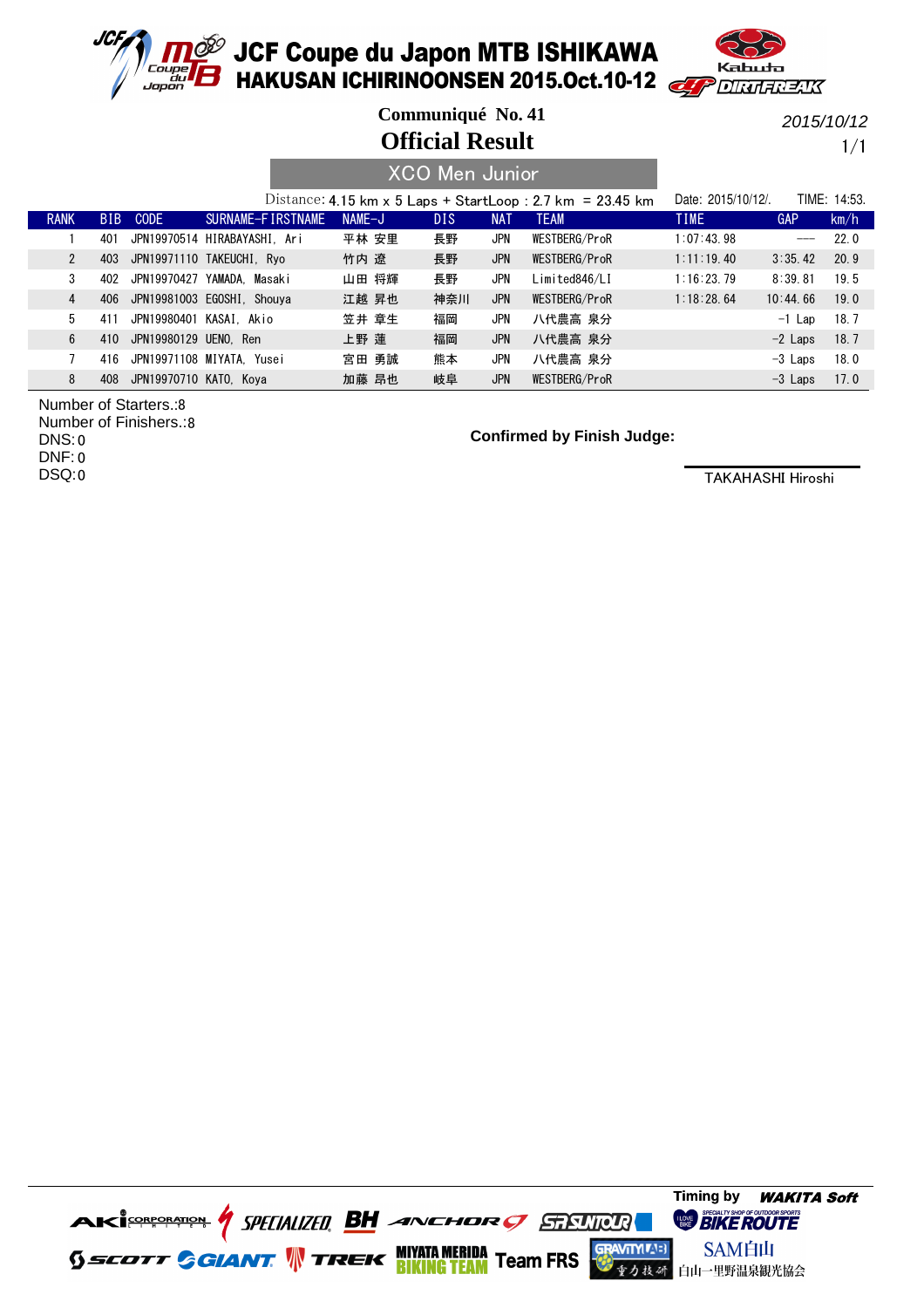



**Official Result Communiqué No. 42**

XCO Men Elite

2015/10/12

1/2

|                 |                 |                          |                                          |        | <b>VOO INIGH LIITG</b> |            |                                                             |                    |                   |              |
|-----------------|-----------------|--------------------------|------------------------------------------|--------|------------------------|------------|-------------------------------------------------------------|--------------------|-------------------|--------------|
|                 |                 |                          |                                          |        |                        |            | Distance: 4.15 km x 7 Laps + StartLoop: 2.7 km = $31.75$ km | Date: 2015/10/12/. |                   | TIME: 15:18. |
| <b>RANK</b>     | <b>BIB</b>      | <b>CODE</b>              | SURNAME-FIRSTNAME                        | NAME-J | DIS.                   | <b>NAT</b> | <b>TEAM</b>                                                 | <b>TIME</b>        | <b>GAP</b>        | km/h         |
| $\mathbf{1}$    |                 |                          | 3 JPN19860109 ONODERA, Ken               | 小野寺 健  | 神奈川                    | JPN        | MIYATA-MERIDA                                               | 1:36:07.13         | $\qquad \qquad -$ | 20.7         |
| $\overline{2}$  |                 | 1 JPN19800930 SAITO, Ryo |                                          | 斉藤 亮   | 長野                     | <b>JPN</b> | Bridgestone A                                               | 1:36:51.67         | 44.54             | 20.5         |
| 3               | 5               |                          | JPN19800624 ONDA, Yuuichi                | 恩田 祐一  | 新潟                     | <b>JPN</b> | BH RACING MTB                                               | 1:36:59.02         | 51.89             | 20.5         |
| $\overline{4}$  |                 |                          | 19 JPN19940112 SAWADA, Toki*             | 沢田 時   | 滋賀                     | <b>JPN</b> | Bridgestone A                                               | 1:37:04.36         | 57.23             | 20.5         |
| 5               | 4               |                          | JPN19760115 KADOTA, Motoshi              | 門田 基志  | 愛媛                     | <b>JPN</b> | TEAM GIANT                                                  | 1:37:06.73         | 59.60             | 20.5         |
| $6\phantom{1}6$ |                 |                          | 11 JPN19911110 MATSU0, Jun               | 松尾 純   | 神奈川                    | <b>JPN</b> | MIYATA-MERIDA                                               | 1:38:12.01         | 2:04.88           | 20.2         |
| $\overline{7}$  |                 |                          | 2 JPN19870515 HIRANO, Seiya              | 平野 星矢  | 長野                     | <b>JPN</b> | Bridgestone A                                               | 1:40:09.33         | 4:02.20           | 19.8         |
| 8               |                 |                          | 12 JPN19750916 OBUCHI, Koki              | 大渕 宏紀  | 大阪                     | <b>JPN</b> | DECOJA RACING                                               | 1:41:24.52         | 5:17.39           | 19.6         |
| 9               | 6               |                          | JPN19930210 NAKAHARA, Yoshitaka*         | 中原 義貴  | 大阪                     | <b>JPN</b> | BH RACING MTB                                               | 1:41:56.93         | 5:49.80           | 19.5         |
| 10              | 43              |                          | JPN19950405 YAMADA, Yoshiki*             | 山田 誉史輝 | 長野                     | <b>JPN</b> | SRAM/LITEC                                                  | 1:41:58.97         | 5:51.84           | 19.5         |
| 11              | 17              |                          | JPN19780610 SUZUKI, Tomoyuki             | 鈴木 智之  | 神奈川                    | <b>JPN</b> | Cyclery KIRIN                                               | 1:42:41.02         | 6:33.89           | 19.3         |
| 12              | $7\phantom{.0}$ |                          | JPN19760602 MATSUMOTO, Shun              | 松本 駿   | 長野                     | <b>JPN</b> | TEAM SCOTT                                                  | 1:44:05.99         | 7:58.86           | 19.1         |
| 13              | 83              |                          | JPN19790606 NAKAEGAWA, Jun               | 中江川 純  | 神奈川                    | <b>JPN</b> | medalla                                                     | 1:44:32.61         | 8:25.48           | 19.0         |
| 14              |                 |                          | 21 JPN19711119 KAMIYA, Tomoaki           | 神谷 知明  | 東京                     | <b>JPN</b> | Team T-SERV.                                                | 1:44:32.77         | 8:25.64           | 19.0         |
| 15              | 47              |                          | JPN19711006 AZECHI, Toshiya              | 畦地 利哉  | 岐阜                     | JPN        | e-Bridge VeLO                                               | 1:45:09.54         | 9:02.41           | 18.9         |
| 16              | 102             |                          | JPN19960210 YAMAUCHI, Kensei*            | 山内 健正  | 新潟                     | <b>JPN</b> | 国際自然環境7                                                     | 1:45:38.06         | 9:30.93           | 18.8         |
| 17              | 142             |                          | JPN19751102 SHIBATA, Kentaro             | 柴田 健太郎 | 福岡                     | <b>JPN</b> | Q-MIX SHIBAKE                                               | 1:45:42.30         | 9:35.17           | 18.8         |
| 18              | 31              |                          | JPN19880428 YAMADA, Tsukasa              | 山田 主   | 長野                     | <b>JPN</b> | TEAM SCOTT                                                  | 1:45:59.06         | 9:51.93           | 18.7         |
| 19              | 18              |                          | JPN19880203 SAWAKI, Norio                | 澤木 紀雄  | 東京                     | <b>JPN</b> | Team T-SERV.                                                | 1:46:19.60         | 10:12.47          | 18.7         |
| 20              | 16              |                          | JPN19641208 KOBAYASHI. Sei               | 小林 聖   | 長野                     | <b>JPN</b> | スワコレーシング チーム                                                | 1:46:33.07         | 10:25.94          | 18.6         |
| 21              | 28              |                          | JPN19780529 HASHIGUCHI, Junichiro 橋口 潤一郎 |        | 東京                     | <b>JPN</b> | <b>TEAM ワダチヤ</b>                                            | 1:47:03.79         | 10:56.66          | 18.6         |
| 22              | 40              |                          | JPN19880308 IZAWA, Yuudai                | 伊澤 優大  | 滋賀                     | <b>JPN</b> | 京都 岩井商会                                                     |                    | $-1$ Lap          | 18.8         |
| 23              | 38              |                          | JPN19821110 FUJIKAWA, Masato             | 藤川 正人  | 滋賀                     | JPN        | 京都 岩井商会                                                     |                    | $-1$ Lap          | 18.7         |
| 24              | 95              |                          | JPN19800728 YAMANISHI, Kenji             | 山西 健司  | 栃木                     | <b>JPN</b> | f-ム埼玉県人                                                     |                    | $-1$ Lap          | 18.6         |
| 25              | 22              |                          | JPN19720108 SHIROTA, Kazuaki             | 代田 和明  | 千葉                     | <b>JPN</b> | PAXPROJECT                                                  |                    | $-2$ Laps         | 18.9         |
| 26              | 149             |                          | JPN19930219 YAMADA, Daisuke*             | 山田 大介  | 福島                     | <b>JPN</b> | <b>PAXPROJECT</b>                                           |                    | $-2$ Laps         | 18.9         |
| 27              | 140             |                          | JPN19810413 TOYA, Ryoji                  | 戸谷 亮司  | 長野                     | <b>JPN</b> | SAKURA Bike S                                               |                    | $-2$ Laps         | 18.9         |
| 28              | 54              |                          | JPN19730426 ISHIGURO, Tomoki             | 石黒 大樹  | 山形                     | <b>JPN</b> | PAXPROJECT                                                  |                    | $-2$ Laps         | 18.7         |
| 29              | 36              |                          | JPN19770922 FUJIWARA, Tomohide           | 藤原 友秀  | 兵庫                     | JPN        | Team¥RUN/ALPH                                               |                    | $-2$ Laps         | 18.6         |
| 30              | 44              |                          | JPN19721011 KUNIYOSHI, Masanori          | 國吉 正紀  | 石川                     | <b>JPN</b> | BRIDLER JD共                                                 |                    | $-2$ Laps         | 18.6         |
| 31              | 59              |                          | JPN19721204 OHASHI, Naoya                | 大橋 尚哉  | 千葉                     | <b>JPN</b> | bbs.xc.jp                                                   |                    | -2 Laps           | 18.6         |
| 32              |                 |                          | 66 JPN19861117 YISHIMIZU, Toui           | 吉水 統威  | 滋賀                     | <b>JPN</b> | 京都 岩井商会                                                     |                    | $-2$ Laps         | 18.4         |
| 33              | 58              |                          | JPN19790818 MUNEYASU, Yuusuke            | 棟保 祐介  | 滋賀                     | JPN        | 京都 岩井商会                                                     |                    | $-3$ Laps         | 18.9         |
| 34              | 53              |                          | JPN19790516 SHOGO, Sakai                 | 堺 章吾   | 長野                     | JPN        | パワースポーツ・SIC                                                 |                    | $-3$ Laps         | 18.8         |
| 35              | 32              |                          | JPN19760416 KENICHIRO, Oonisi            | 大西 健一郎 | 京都                     | JPN        | 京都 岩井商会                                                     |                    | -3 Laps           | 18.7         |
| 36              | 105             |                          | JPN19891201 SHIMOYAMA, Seiichi           | 霜山 誠一  | 福島                     | <b>JPN</b> | PAXPROJECT                                                  |                    | $-3$ Laps         | 18.7         |
| 37              | 75              |                          | JPN19740916 FURUSAKI, Jun                | 古崎 潤   | 大阪                     | JPN        | DECOJA RACING                                               |                    | $-3$ Laps         | 18.6         |
| 38              | 77              |                          | JPN19850105 TABATA, Ryo                  |        |                        | <b>JPN</b> | DECOJA RACING                                               |                    | $-3$ Laps         | 18.6         |
| 39              |                 |                          | JPN19740615 MASAI, Ryoichi               | 多端 亮   | 奈良                     |            |                                                             |                    | $-3$ Laps         |              |
|                 | 112             |                          |                                          | 政井 亮一  | 東京                     | JPN        | <b>TEAM ワダ チヤ</b>                                           |                    |                   | 18.5         |
| 40              | 34              |                          | JPN19740228 EZAKI, Takanori              | 江崎 孝徳  | 愛知                     | <b>JPN</b> | WESTBERG/ProR                                               |                    | $-3$ Laps         | 18.4         |
| 41              | 25              |                          | JPN19840621 HIRAGA, Toshirou             | 平賀 俊郎  | 愛知                     | JPN        | サッサーズ゛                                                      |                    | $-3$ Laps         | 18.4         |
| 42              | 35              |                          | JPN19690111 SHINJI, Kubo                 | 久保 伸次  | 京都                     | <b>JPN</b> | 京都 岩井商会                                                     |                    | $-3$ Laps         | 18.4         |
| 43              | 41              |                          | JPN19651013 KITTA, Junichiro             | 橘田 淳一郎 | 東京                     | <b>JPN</b> | TEAMユキリン                                                    |                    | $-3$ Laps         | 18.3         |
| 44              | 62              |                          | JPN19830627 SAKAKIBARA, Ryuichi          | 榊原 龍一  | 愛知                     | <b>JPN</b> | PRIDE ONE                                                   |                    | $-3$ Laps         | 18.3         |
| 45              | 45              |                          | JPN19770309 TAKEI, Reona                 | 武井 怜緒奈 | 三重                     | JPN        | FUKAYA RACING                                               |                    | $-3$ Laps         | 18.3         |
| 46              | 135             |                          | JPN19950219 TABUCHI, Akira*              | 田淵 昴   | 新潟                     | <b>JPN</b> | 国際自然環境7                                                     |                    | $-3$ Laps         | 18.2         |
| 47              |                 |                          | 67 JPN19750329 HASHIMOTO, Masaki         | 橋本 賢毅  | 東京                     | <b>JPN</b> | USM                                                         |                    | $-3$ Laps         | 18.1         |

**AKİSORORATOR** *| SPELIALIZED* **BH** *ANCHOR | STELLICUR*<br>5 *SCOTT GGIANT* | TREK **BIKINGTEAM** Team FRS

# **Timing by** WAKITA Soft**TIONE BIKE ROUTE**

SAM白山 **をク技 み 白山一里野温泉観光協会**